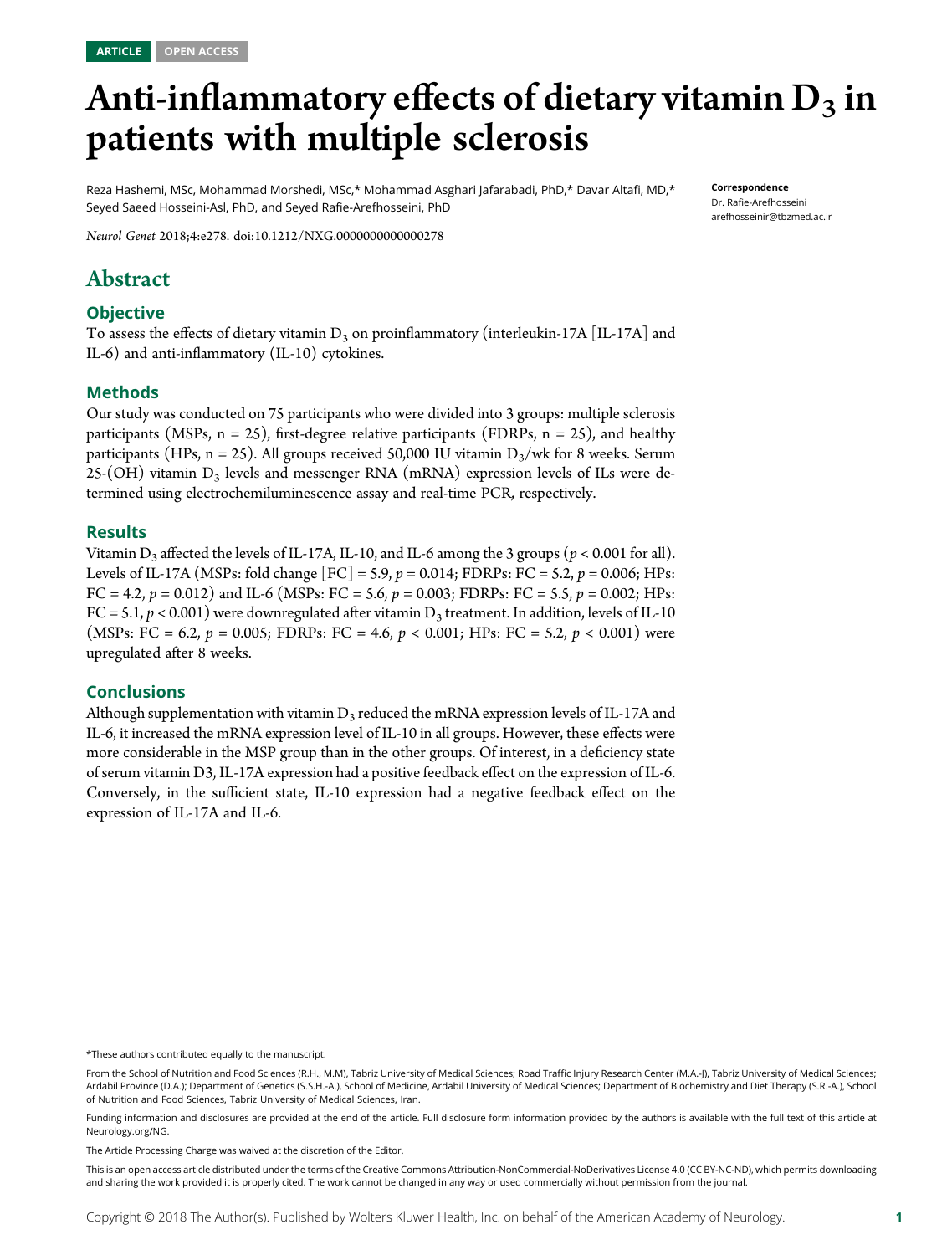# **Glossary**

 $APC =$  antigen-presenting cell;  $BBB =$  blood-brain barrier;  $FC =$  fold change;  $FDRP =$  first-degree relative participant;  $HP =$ healthy participant; IFN- $\gamma$  = interferon- $\gamma$ ; IL = interleukin; MS = multiple sclerosis; MSP = multiple sclerosis participant; TGF $β =$  transforming growth factor- $β$ ; Th = T helper; VDR = vitamin D receptor; VDRE = vitamin D response element.

There are 2 theories that attempt to elucidate the process of inflammation in patients with multiple sclerosis (MS). First, it is proposed that the disease may rely on the dysregulation of antiinflammatory cytokines, such as interleukin-10 (IL-10) and interleukin-4 (IL-4), as well as proinflammatory cytokines such as tumor necrosis factor-α (TNFα), interleukin-2 (IL-2), interferon-γ (IFN-γ), and interleukin-1β (IL-1β). These pro- and anti-inflammatory cytokines are produced by T-helper 1 (Th-1) and Th-2 cells, respectively.<sup>1</sup> Proinflammatory cytokines augment the permeability of the blood-brain barrier (BBB), allowing for the demyelization and neurodegeneration of the CNS, whereas anti-inflammatory cytokines quell the production of proinflammatory cytokines. $2,3$  Second, besides the incomplete notion of Th-1/Th-2 disruption, other studies have proposed that Th-17 cells and IL-17 family members, such as IL-17A and IL-17F, are involved in the disease process. Specially, IL-17A plays a significant role in the stimulation and secretion of proinflammatory cytokines and in chronic CNS inflammation.<sup>4,5</sup>

The development of MS may begin in individuals who are genetically susceptible.<sup>6</sup> Some studies have revealed that firstdegree relatives of patients with MS are a  $10-25^6$  or 20–40<sup>7</sup> times more likely to develop MS than the general population.

Hence, in the present study, we have proposed a schematic model for the fluctuation of pro- and anti-inflammatory cytokines by vitamin  $D_3$ , referred to as the See-Saw model (figure e-1, [links.lww.com/NXG/A115](http://links.lww.com/NXG/A115)). In fact, we assessed the response of these interleukins to supplementation with vitamin  $D_3$ , as well as the stabilization and balance of this scheme in all 3 groups. Ultimately, our major aim was to find an appropriate way to ameliorate the intensity of MS in afflicted patients and perhaps prevent the disease in 2 other groups via nutrigenomics, especially in first-degree relatives.

# Methods

# Standard protocol approvals, registrations, and patient consents

This study was approved by the Ethical Committee of Tabriz University of Medical Sciences, Iran (ethical code: IR.TBZ-MED.REC.1395.780) and Iranian Registry of Clinical Trials (IRCT201703033655N3). Informed consent forms were obtained from all participants, and they could withdraw from the study by their own decision.

# Study design and intervention

The study started on February 19, 2017, and ended on June 10, 2017. All randomized participants completed the trial. Twenty-five participants were randomized to each group through simple random sampling. Allocation to each group was through lottery, and random paper was concealed in draw balls (figure 1), including multiple sclerosis participants (MSPs) as the first group  $(n = 25)$ , first-degree relative participants (FDRPs) of patients with MS, such as son, daughter, sister, or brother as the second group ( $n =$ 25), and healthy participants (HPs) as the third group ( $n =$ 25). All groups received 50,000 IU of vitamin  $D_3$  orally (Zahravi Pharmaceutical Co, Tabriz, Iran) every Friday and between lunch meals for 8 weeks. Serum 25-(OH) vitamin  $D_3$  and mRNA expression levels of interleukins were measured before and after supplementation in all groups.

# Participants and eligibility criteria

The sample size was estimated based on a previous study in Iran, $\delta$  with an odds ratio (OR) of 6, confidence level of 95%, and power of 80%. It was predicted that 25 persons in each group would be sufficient for the detection of changes in serum parameters and gene expression, using G-power. MSPs and FDRPs were selected from the Ardabil MS society. MSPs were diagnosed by a neurologist, according to the McDonald criteria. HPs were chosen from Ardabil University of Medical Sciences. To be included in the study, HPs were at the age of  $30 \pm 10$  years, able to give blood samples, and willing to take part in the study. Malabsorption, taking medicines that interact with vitamin  $D_3$ , calcium, and vitamin  $D_3$  supplementation in the last 30 days, gestation, and lactation were considered exclusion criteria. Demographic and disease characteristics are shown in table 1.

# Serum 25-(OH) vitamin  $D_3$  assay

Whole-blood samples (10 mL) were obtained from the participants before and after the trial. To separate the sera, 5 mL of the blood samples was centrifuged at 1,233g for 10 minutes at 4°C. Serum levels of 25-(OH) vitamin D3 were measured using electrochemiluminescence assay.

# RNA extraction and cDNA synthesis

Five milliliters of blood samples was collected in anticoagulant EDTA tubes. Total RNA was extracted using the MN kit (MACHEREY-NAGEL, Germany), according to the manufacturer's instructions. Concentration, integration, and purity of RNA samples were determined by spectrometry, Nano-Drop (Thermo Scientific, Waltham, MA), and gel electrophoresis. Five micrograms of total RNA was used for cDNA synthesis with a random hexamer primer through Hyper-Script Reverse Transcriptase (GeneAll, South Korea) in 20 μL total reaction mixture.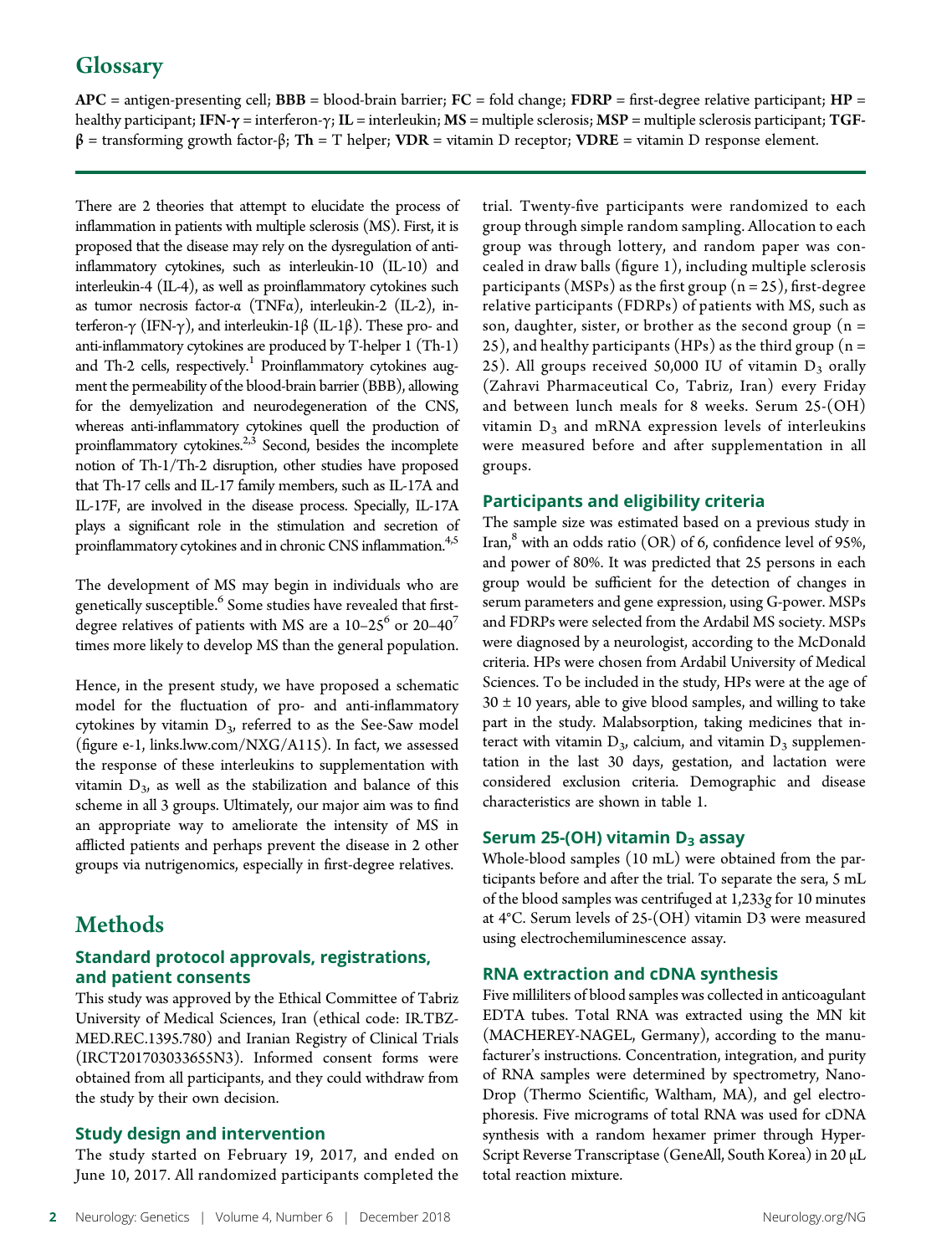Figure 1 Enrollment and selection of participants allocated to groups by simple random sampling



#### Real-time PCR analysis

Real-time PCR was performed on a Roche Light cycler 96 (version: 1.1.0.1320, Germany), using primers specific for IL-6, IL-10, and IL-17A, with β-actin as a housekeeping control. Primer and probe sequences are presented in table  $2.^{9-12}$ 

| <b>Variables</b>            | MSP (n = 25)  | FDRP ( $n = 25$ ) | $HP(n = 25)$   |  |
|-----------------------------|---------------|-------------------|----------------|--|
| Sex <sup>a</sup>            |               |                   |                |  |
| <b>Female</b>               | 21 (84%)      | 17 (68%)          | 20 (80%)       |  |
| Male                        | 4 (16%)       | 8 (32%)           | 5 (20%)        |  |
| Age (y) <sup>b</sup>        | $32.6 \pm 6$  | $27.4 \pm 6$      | $31.7 \pm 4.3$ |  |
| Duration of disease $(y)^b$ | $8.1 \pm 5.8$ |                   |                |  |
| MS history <sup>a</sup>     |               |                   |                |  |
| Yes                         | 5 (20%)       | 25 (100%)         |                |  |
| No                          | 20 (80%)      |                   |                |  |
| MS family <sup>a</sup>      |               |                   |                |  |
| <b>Brother</b>              | 1(4%)         | 5 (20%)           |                |  |
| Sister                      | 3(12%)        | 12 (48%)          |                |  |
| <b>Daughter</b>             | 1(4%)         | 5 (20%)           |                |  |
| Son                         |               | 3(12%)            |                |  |

Abbreviations: MSP = multiple sclerosis participant; FDRP = first-degree  $relative$  participant;  $HP =$  healthy participant.

<sup>a</sup> Data are presented as frequency (percent) for categorical variables.

 $b$  Data are presented as mean  $\pm$  SD for numeric normal variables.

Real-time PCR reactions were performed in a total volume of 25 μL containing 4 μL of synthesized cDNA solution, 12.5 μL of RealQ Plus 2x Master Mix for probe (Ampliqon, Denmark), 500 nM of each forward and reverse primers, and 250 nM of the TaqMan probe. The amplification program included a prewarming step (10 minutes at 94°C), denaturation step (94°C for 15 seconds), and an annealing/extension step (60°C for 60 seconds).

#### Outcome measures

The primary outcome of the study was to identify any changes in the serum levels of 25-(OH) vitamin  $D_3$  or in the levels of IL-17A, IL-10, and IL-6 mRNA expression in all 3 groups after 8 weeks.

#### Adverse events

Participants were continuously monitored for any side effects of vitamin  $D_3$  consumption from baseline of the study. However, no particular events were found.

#### Statistical analysis

Statistical analysis was performed using SPSS version 23.0 software (SPSS Inc, Chicago, IL). Data are presented using mean  $\pm$  SD for numeric normal variables and frequency (percent) for categorical variables. The one-way analysis of variance (ANOVA), followed by the post hoc Tukey test, was used for group comparisons. The Paired  $t$  test was applied for within-group comparisons. Relative mRNA expression normalized to  $\beta$ -actin was calculated by the  $\Delta\Delta CT$  method,<sup>13</sup> and the fold change (FC) expression of each gene was calculated by the ratio formula (ratio =  $2-\frac{\Delta\Delta CT}{T}$ ). In all analysis,  $p < 0.05$ were considered statistically significant.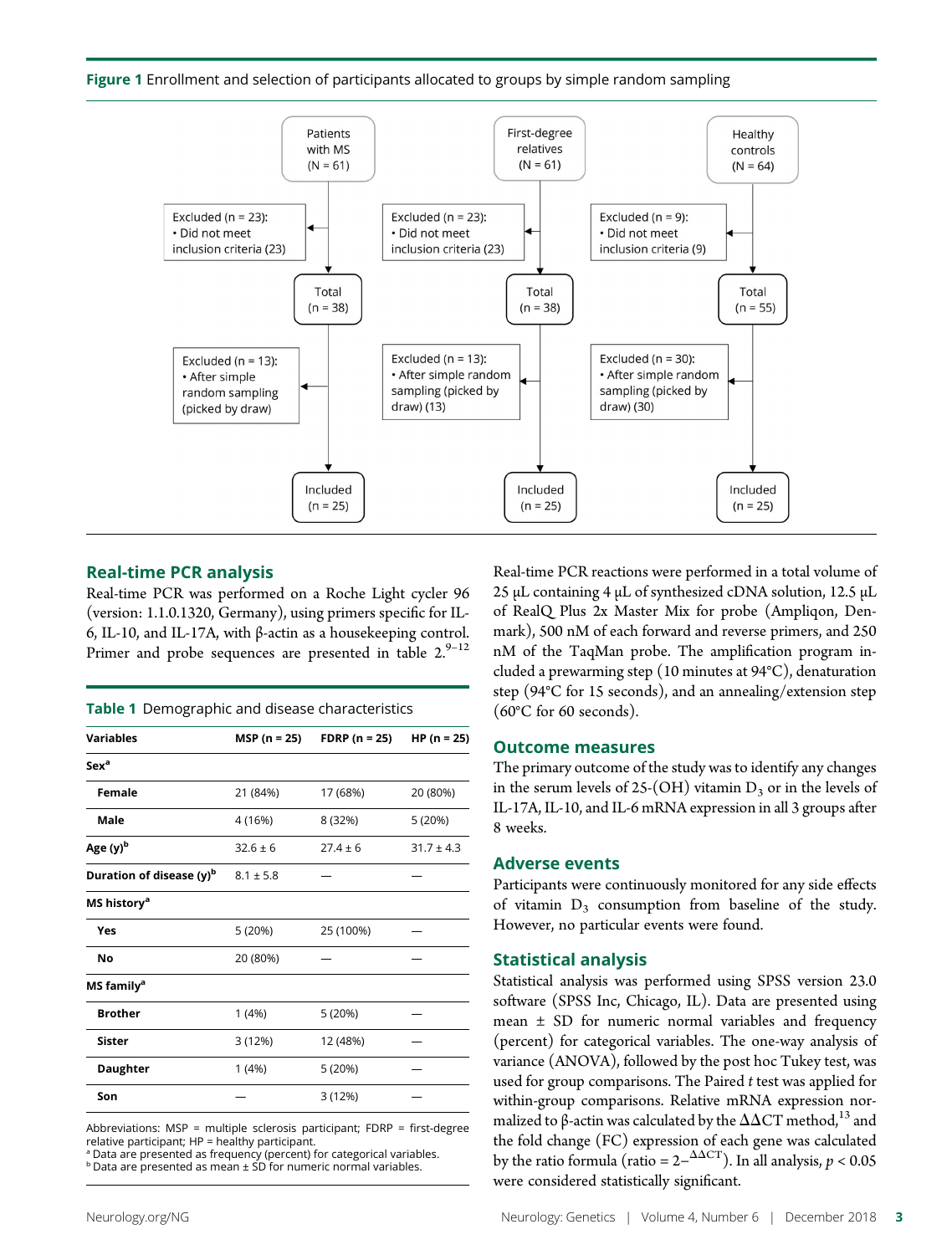| <b>PCR</b>               |                                         |
|--------------------------|-----------------------------------------|
| Target                   | Primer                                  |
| $IL-17A9$                |                                         |
| Forward                  | AATCTCCACCGCAATGAGGA                    |
| Reverse                  | ACGTTCCCATCAGCGTTGA                     |
| Probe                    | FAM-CGGCACTTTGCCTCCCAGATCACA            |
| $IL-10^{10}$             |                                         |
| Forward                  | TGAGAACAGCTGCA CCCACTT                  |
| Reverse                  | GCTGAAGGCATCTCGGAGAT                    |
| Probe                    | FAM- CAGGCAACCTGCCTAACATGCTTCGA         |
| $IL - 611$               |                                         |
| Forward                  | GGTACATCCTCGACGGCATCT                   |
| Reverse                  | <b>GTGCCTCTTTGCTTTCAC</b>               |
| Probe                    | FAM-TGTTACTCTTGTTACATGTCTCCTTTCTCAGGGCT |
| Beta-actin <sup>12</sup> |                                         |
| Forward                  | <b>TCACCCACACTGTGCCCATCTACGA</b>        |
| Reverse                  | CAGCGGAACCGCTCATTGCCAATGG               |
| Probe                    | FAM-ATGCCCTCCCCCATGCCATC                |

Table 2 Primers and probe sequences used for real-time

## Data availability

The datasets applied and analyzed during the current study are available from the corresponding and first authors on reasonable request from any qualified investigator.

# Results

The flow diagram of the study is shown in figure e-2 ([links.](http://links.lww.com/NXG/A116) [lww.com/NXG/A116\)](http://links.lww.com/NXG/A116). Of 186 participants, 75 participants (25 per each group) were eligible to be assigned to the study intervention (figure 1).

## Association between vitamin  $D_3$  treatment and mRNA expression levels of IL-6, IL-17A, and IL-10

#### Between-group comparisons

#### Before supplementation

At baseline, the results of one-way ANOVA showed that there were differences in the mRNA expression levels of IL-6, IL-17A, and IL-10 ( $p < 0.001$  for all) among the groups, but levels of serum vitamin  $D_3$  ( $p = 0.063$ ) were almost the same in all groups. The results of the pairwise comparison using the Tukey test also revealed differences between each 2 groups in IL-6 (MSPs and FDRPs:  $p < 0.001$ , FDRPs and HPs:  $p < 0.001$ , MSPs and HPs:  $p < 0.001$ ), IL-17A (MSPs and FDRPs:  $p = 0.009$ , FDRPs and HPs:  $p = 0.025$ , MSPs and HPs:  $p < 0.001$ ), and IL-10 (MSPs and FDRPs:  $p < 0.001$ , FDRPs and HPs:  $p < 0.001$ , MSPs and HPs:  $p < 0.001$ ) (figures 2, A, C, and E and table 3).

#### After supplementation

After 8 weeks of supplementation with vitamin  $D_3$ , there were differences among groups in mRNA expression levels of IL-6  $(p < 0.001)$ , IL-17A  $(p < 0.001)$ , and IL-10  $(p < 0.001)$ , as well as in the levels of serum vitamin  $D_3$  ( $p = 0.004$ ). Pairwise comparisons indicated that there were differences between each 2 groups in IL-6 (MSPs and FDRPs:  $p < 0.001$ , FDRPs and HPs:  $p < 0.001$ , MSPs and HPs:  $p < 0.001$ ), IL-17A (MSPs and FDRPs:  $p = 0.022$ , FDRPs and HPs:  $p = 0.001$ , MSPs and HPs:  $p < 0.001$ ), IL-10 (MSPs and FDRPs:  $p =$ 0.005, FDRPs and HPs:  $p < 0.001$ , MSPs and HPs:  $p < 0.001$ ), and serum vitamin  $D_3$  (MSPs and FDRPs:  $p = 0.022$ , FDRPs and HPs:  $p = 0.887$ , MSPs and HPs:  $p = 0.006$ ). However, no significant differences were found in the levels of serum vitamin D3 between the FDRP and HP groups (figures 2, B, D, and F and table 3).

#### Within-group comparisons (before–after)

The results of the paired  $t$  test analyses revealed that the production of proinflammatory cytokines (i.e., IL-17A and IL-6) decreased, whereas secretion of the anti-inflammatory cytokine, IL-10, increased in each group after intervention. The observed FCs in MSPs were −5.9 for IL-17A,  $(p = 0.014)$ , −5.6 for IL-6 ( $p = 0.003$ ), and 6.2 for IL-10 ( $p = 0.005$ ). The FCs in FDRPs were −5.2 for IL-17A ( $p = 0.006$ ), −5.5 for IL-6  $(p = 0.002)$ , and 4.6 for IL-10  $(p < 0.001)$ . In HPs, the FCs were  $-4.2$  for IL-17A ( $p = 0.012$ ),  $-5.1$  for IL-6 ( $p < 0.001$ ), and 5.2 for IL-10 ( $p < 0.001$ ) (figures 3, A–C and table 3). In addition, the ratio of pro- to anti-inflammatory cytokines, including the ratio of IL-17A to IL-10 and IL-6 to IL-10, in each group showed that there were differences within the groups (MSPs,  $p < 0.001$ ; FDRPs,  $p < 0.001$ ; HPs,  $p < 0.001$ , figure 3, D and E).

# **Discussion**

With respect to the role of vitamin  $D_3$  in the immune system and gene expression, we proposed a schematic balance for fluctuations of pro- (IL-17A and IL-6) and anti-inflammatory (IL-10) cytokines by vitamin  $D_3$  that we refer to as the See-Saw model.

In the present trial, 88% of MSPs, 84% of FDRPs, and 80% of HPs showed a positive response after 8 weeks supplementation with 50,000 IU vitamin  $D_3$ . There were no differences in serum vitamin  $D_3$  levels among the groups at baseline. This finding is similar to the results of other studies.  $^{14,15}$  However, our finding does not conform with that of other studies, which indicated that serum levels of vitamin  $D_3$  in MSPs were lower than those in  $HPs.$ <sup>16,17</sup> This contradiction may be justified by several reasons, including economic conditions, clothing, inappropriate food habits, and above all, weather conditions and geographical location (the mountainous weather of Northwest of Iran with higher latitude and lower temperature). These may all cause lower exposure to sunlight and consequent insufficiency of serum vitamin  $D_3$ . Several studies indicate that vitamin  $D_3$  deficiency is a common phenomenon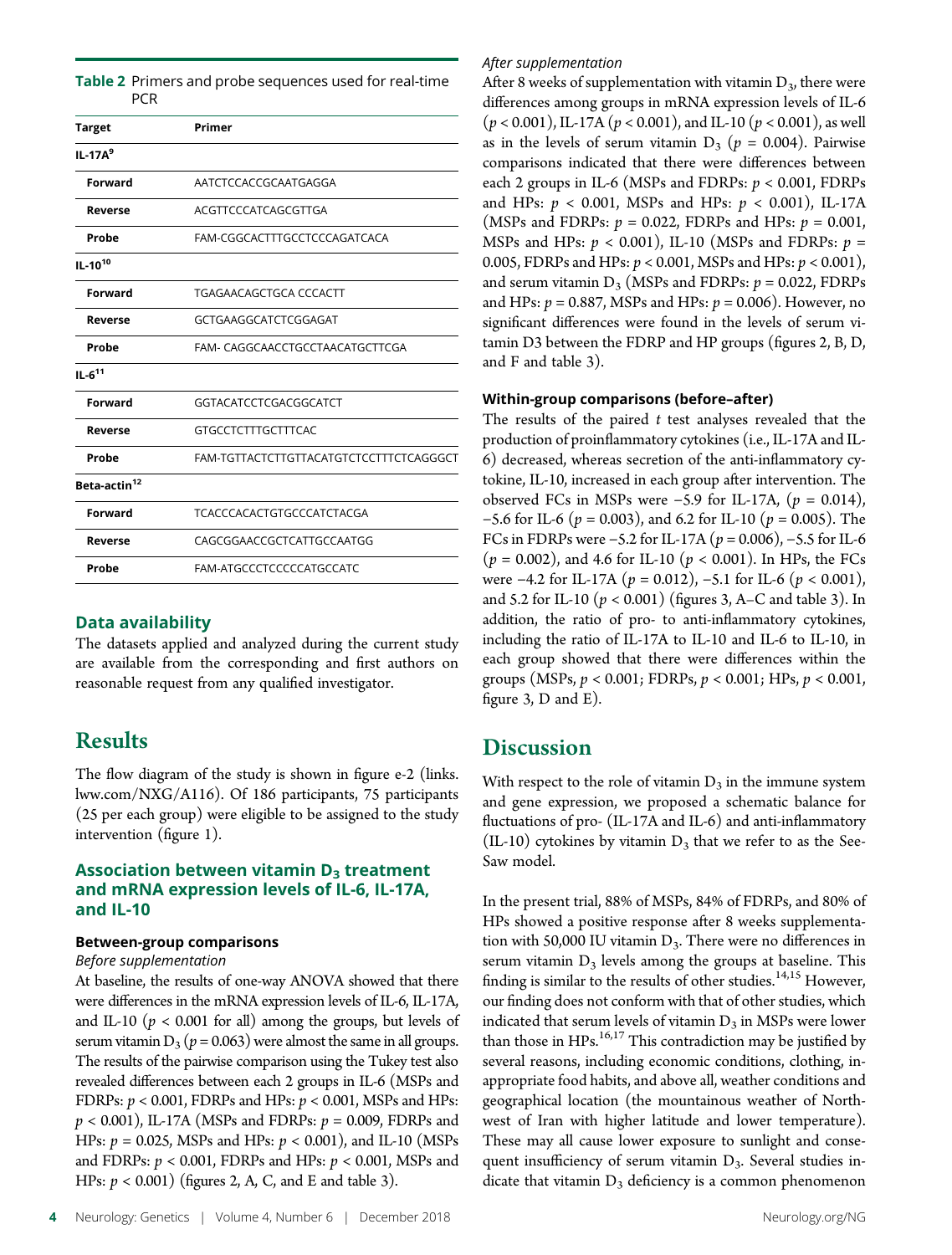



Effects of vitamin  $D_3$  supplementation on serum levels of proinflammatory and anti-inflammatory markers (n = 25 per group). (A–F) IL-6, IL-17A, and IL-10 mRNA expression levels of healthy controls (HCs), multiple sclerosis participants (MSPs), and first-degree relative participants (FDRPs). HPs (A), MSPs (B), and FDRPs (C). One-way analysis of variance, followed by the post hoc Tukey test, was used. Data were expressed as mean  $\pm$  SD, and  $p$  < 0.05 was regarded as statistically significant.

among patients with MS with neuroinflammatory lesions.<sup>18</sup> In addition, numerous studies have demonstrated the effects of 1, 25- $(OH)_2$  vitamin  $D_3$  on antigen-presenting cell (APC) function and T-cell responses. Vitamin  $D_3$  directly increases the expression level of vitamin D receptor (VDR), especially after bioactivation on T cells.<sup>19</sup> Duan et al.<sup>20</sup> reported that VDR is the active form of vitamin D receptor and is widely expressed in the brain. Evidence suggests that VDRs and vitamin D are key molecules for the development of the nervous system, and they can reduce anxiety and increase the production of neurotrophic factors.

1,25- $(OH)_2$  vitamin  $D_3$  can take part in the activation or repression of gene transcription and expression through direct interaction with VDR/retinoid X receptor (RXR). By this mechanism,  $1,25\text{-}(\text{OH})_2$  vitamin  $D_3$  is able to bind directly to specific DNA sequences called vitamin D response elements (VDREs) in target genes.<sup>21</sup>

Our findings indicate that administration of vitamin  $D_3$  decreased the mRNA expression levels of IL-17A and IL-6 and increased the mRNA expression level of IL-10 in all 3 groups. Of 25 participations in each group, we observed downregulation of IL-17A in 76% of MSPs, 80% of FDRPs, and 80% of HPs; we also observed that downregulation of IL-6 in 80% of MSPs, 80% of FDRPs, and 84% of HPs occurred after 8-week treatment with 50,000 IU vitamin  $D_3$ . In addition, 80% of MSPs, 88% of FDRPs, and 84% of HPs showed upregulation of IL-10.

IL-17A is produced by Th17 cells, which have a major function in the progression of immune system disorders including MS.22 Luchtman et al. demonstrated an increase in the secretion of IL-17 in the periphery and in the CNS of patients with MS. IL-17 can lead to increased CCL2, IL-6, and IL-8 secretion. In addition, IL-17 production also results in the formation of reactive oxygen species.<sup>23</sup> Upregulation of IL-6 occurs during neuroinflammation of the CNS and leads to neuronal damage, especially in axons.<sup>24</sup> Furthermore, the presence of transforming growth factor-β (TGF-β) and IL-6 stimulates T-cell differentiation into Th-17 cells, which subsequently increases the level of IL-17A secretion.<sup>8,24</sup> IL-6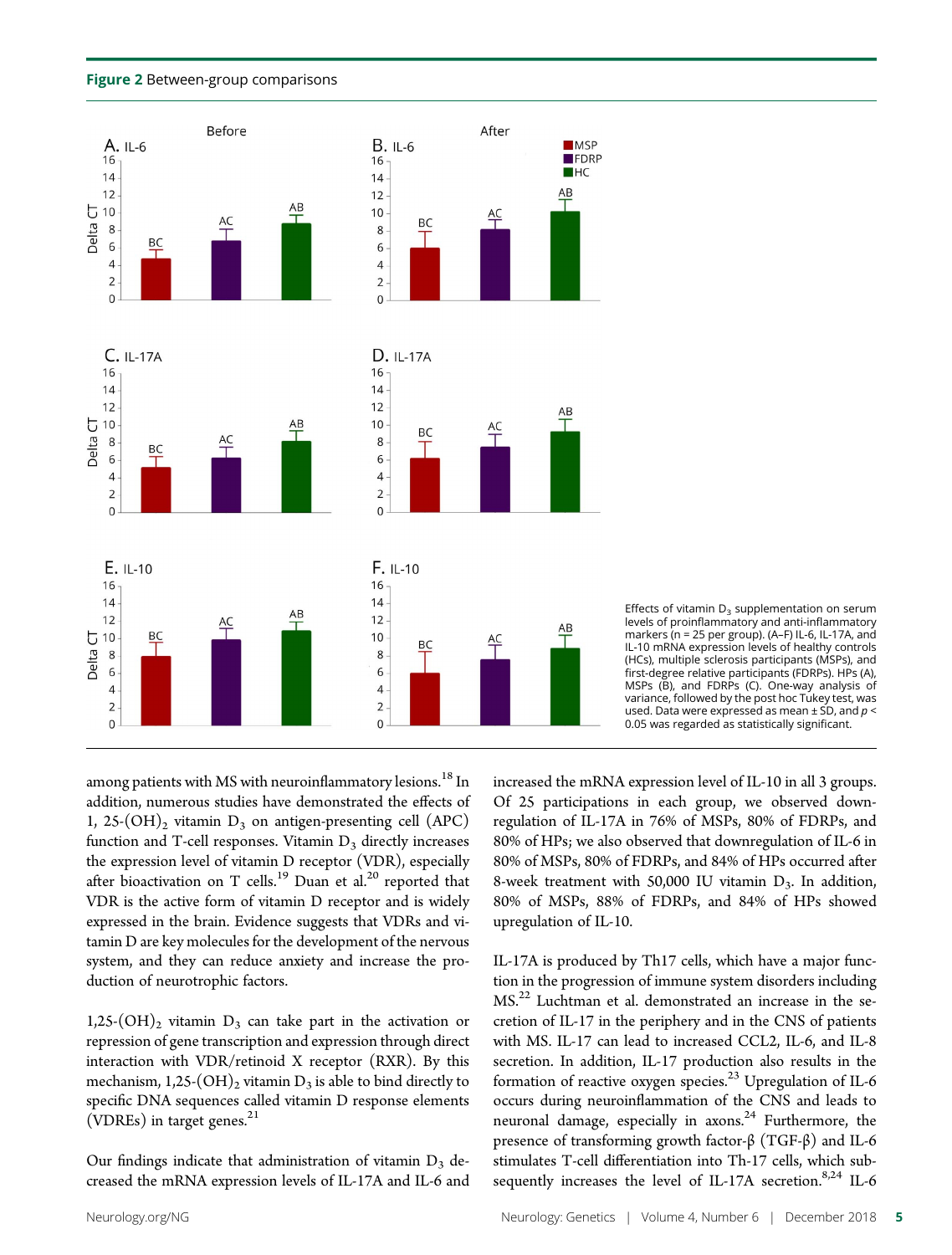Table 3 Interleukin  $\Delta$ CT and vitamin D<sub>3</sub> serum levels at baseline and after 8 weeks of supplementation

| <b>Variables</b>                                                    | $MSP (n = 25)$                                       | <b>FDRP</b> $(n = 25)$                              | $HP(n = 25)$                                               | $p*$    | $p^{\rm a}$ |
|---------------------------------------------------------------------|------------------------------------------------------|-----------------------------------------------------|------------------------------------------------------------|---------|-------------|
| <b>Before supplementation</b>                                       |                                                      |                                                     |                                                            |         |             |
| Vitamin D <sub>3</sub> (mean $\pm$ SD), $p^{**}$                    | $25.94 \pm 9.49$ , BC = 0.067                        | $18.46 \pm 12.09$ , AC = 0.890                      | $19.98 \pm 13.07$ , AB = 0.174                             | 0.063   |             |
| IL-17A (mean $\pm$ SD), $p^{\star\star}$                            | $5.13 \pm 1.32$ , BC = 0.009                         | $6.24 \pm 1.28$ , AC $\leq 0.001$                   | $8.16 \pm 1.26$ , AB $\leq 0.001$                          | < 0.001 |             |
| IL-10 (mean $\pm$ SD), $p^{**}$                                     | 7.93 $\pm$ 1.66, BC $\leq$ 0.001                     | $9.82 \pm 1.38$ , AC = 0.025                        | $10.87 \pm 1.07$ , AB $\leq 0.001$                         | < 0.001 |             |
| IL-6 (mean $\pm$ SD), $p^{\star\star}$                              | $4.73 \pm 1.09$ , BC $\leq 0.001$                    | $6.79 \pm 1.38$ , AC $\leq 0.001$                   | $8.74 \pm 1.04$ , AB $\leq 0.001$                          | < 0.001 |             |
| After supplementation                                               |                                                      |                                                     |                                                            |         |             |
| Vitamin D <sub>3</sub> (mean $\pm$ SD), $p^{**}$ , $p^{***}$        | $62.24 \pm 26.07$ , BC = 0.022,<br>< 0.001           | $46.33 \pm 18.72$ , AC = 0.887,<br>< 0.001          | $43.60 \pm 15.86$ , AB = 0.006,<br>< 0.001                 | 0.004   |             |
| IL-17A (mean $\pm$ SD), $p^{\star\star}$ , fold<br>changes, b p***  | $6.16 \pm 1.93$ , BC = 0.022,<br>$-5.9, 0.014$       | $7.43 \pm 1.51$ , AC = 0.001,<br>$-5.2, 0.006$      | $9.23 \pm 1.44$ , AB $\leq 0.001$ ,<br>$-4.2, 0.012$       | < 0.001 | < 0.001     |
| IL-10 (mean $\pm$ SD), $p^{**}$ fold changes,<br>$p^{***}$          | $5.97 \pm 2.52$ , BC = 0.016,<br>6.2, 0.005          | $7.55 \pm 1.70$ , AC = 0.067,<br>4.6, $< 0.001$     | $8.82 \pm 1.56$ , AB $\leq 0.001$ ,<br>5.2, < 0.001        | < 0.001 | < 0.001     |
| IL-6 (mean $\pm$ SD), $p^{\star\star}$ , fold changes,<br>$p^{***}$ | $5.99 \pm 2.00$ , BC $\leq 0.001$ ,<br>$-5.6, 0.003$ | $8.15 \pm 1.17$ , AC $\leq 0.001$ ,<br>$-5.5.0.002$ | $10.21 \pm 1.40$ , AB $\leq 0.001$ ,<br>$-5.1$ , $< 0.001$ | < 0.001 | < 0.001     |

Abbreviations: ANOVA = analysis of variance; IL = interleukin; MSP = multiple sclerosis participant; FDRP = first-degree relative participant; HP, healthy participant.

Data are presented as mean ± SD. Between-group comparisons were assessed using one-way ANOVA, followed by the post hoc Tukey test. Within-group comparisons of IL-17A, IL-10, and IL-6 levels were performed using the paired t test.

p\*, p\*\*, and p\*\*\* indicate differences between the groups, pairwise comparisons (Tukey test), and within-group differences, respectively. A, B, and C show HPs, MSPs, and FDRPs, respectively.

<sup>a</sup> ‡p indicates the ratio of pro- to anti-inflammatory analysis. p < 0.05 indicates statistical significance.<br><sup>b</sup> Indicates the expression levels of ILs, compared with baseline values, based on the ratio formula (2<sup>−∆∆CT</sup>

plays a key role in MS development in 2 ways: by increasing IL-17 and IL-22 secretion and through the upregulation of CCR6 expression on activated myelin-specific T cells.

Therefore, it seems that IL-17A and IL-6 act as agonists through these pathways.<sup>25,26</sup> Da Costa et al.<sup>27</sup> reported that IL-6 and IL-17A levels directly correlated with neurologic

#### Figure 3 Within-group comparisons (before–after)



Effects of vitamin D<sub>3</sub> on serum levels of proinflammatory and anti-inflammatory markers (n = 25 per group) (A-C) and the ratio of pro-to anti-inflammatory cytokines (D and E). IL-6, IL-17A, and IL-10 mRNA expression levels of healthy participants, patients with MS, and first-degree relatives. Paired t test analysis was used. Data were expressed as mean  $\pm$  SD. \*p < 0.05 was regarded as statistically significant.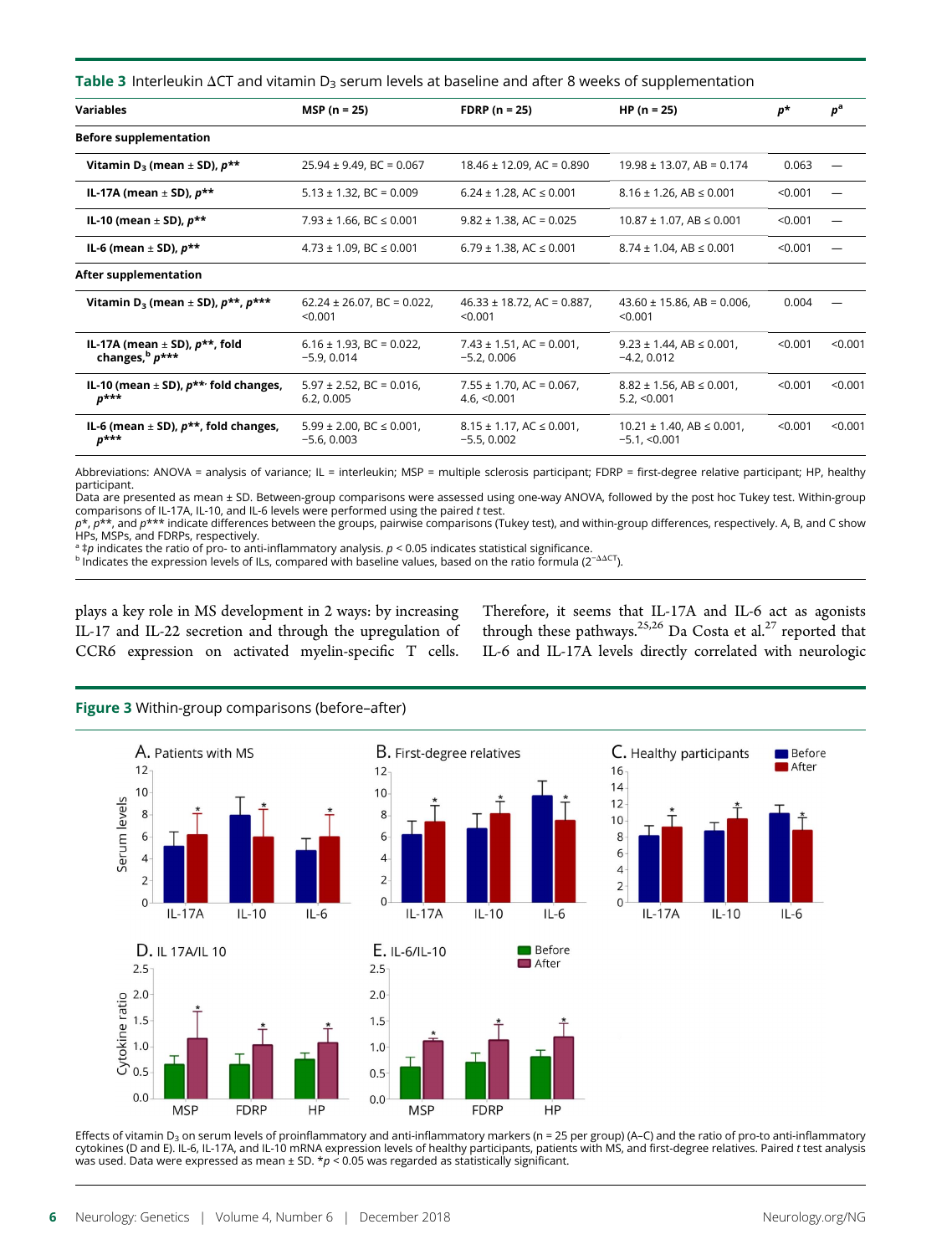disabilities in patients with MS. Moreover,  $1,25\text{-}(OH)_{2}$  vita- $\min D_3$  decreases the secretion of proinflammatory cytokines in vitro. Naghavi Gargari et al.<sup>8</sup> indicated a positive association between the mRNA expression of IL-6 and IL-17A. Supplementation of  $1,25$ - $(OH)_2$  vitamin  $D_3$  inhibits IL-17A production in T cells of patients with MS.<sup>28</sup> In fact, vitamin  $D_3$ administration can ameliorate MS disease through to downregulation of IL-17A and IL-6. On the other hand, a pivotal role of anti-inflammatory cytokines, especially IL-10, stimulated by vitamin  $D_3$ , has been established in the suppression of T-cell activation through macrophages. Therefore, the arrest of IL-10 production may exacerbate inflammation.<sup>29,30</sup> Thereby, vitamin  $D_3$  supplementation can increase IL-10 by T cells and reduce the production of IL-6 and IL-17 in both patient and control groups.<sup>31</sup>

Nevertheless, in several studies, contradictory results have also been reported. For instance, Fujita et al. and Niino et al. have both shown that  $1,25$ - $(OH)_2$  vitamin  $D_3$  can downregulate the production of IL-10.<sup>32,33</sup>. In addition, studies by Naghavi Gargari et al. and Smolders et al. have demonstrated the upregulation of IL-6 and IL-17A by vitamin D.<sup>8,34</sup> Meanwhile, Yao et al. $35$  have shown that IL-6 has anti- and pro-inflammatory effects and that it can be secreted from various cell types, including lymphocytes, macrophages, and monocytes. Multiple factors, including the variety of cell types studied, duration and dosage of  $1,25(OH)_2$  vitamin  $D_3$  treatment, type of samples, genetic inheritance of patients, and polymorphisms in VDR genes, have all been proposed to account for these contradictory findings as reported in several studies. $8,14,29,36$ 

In this study, we also compared the ratio of pro- to antiinflammatory cytokines (IL-17A:IL-10 and IL-6:IL-10). In all groups, both ratios were improved, but the most significant changes occurred in MSPs. In addition, the changes in the ratio of IL-6:IL-10 were found to be more important than the changes in the ratio of IL-17A:IL-10. Therefore, these results may confirm 2 points: First, vitamin  $D_3$  reduces the gene expression levels of IL-6 and IL-17A. The expression level of IL-6 decreases subsequent to the reduction in IL-17A expression, which is why the ratio of in IL-6:IL10 was more tangible. Second, increased expression of IL-10 had a negative feedback effect on the expression levels of IL-17A and IL-6.

To prove the accuracy of the proposed schematic (See-Saw model), the sample size should be increased in each group. In addition, a blank control group (out of the restricted criteria) should be more defined. In this state, a placebo would be administered to determine the actual effects of vitamin  $D_3$  on the expression levels of genes. Overall, the results suggest that long-term supplementation with a lower daily dosage may be beneficial. Furthermore, participants should be assessed at the midpoint of the study to determine the temporal effect of vitamin  $D_3$  supplementation. A reliable questionnaire should also be devised and used for the effect of vitamin  $D_3$  supplements on the behavioral and mental performance of the participants before and after the intervention. The present

study and many other similar ones only examined the mRNA expression levels of these cytokines; however, an analysis of cytokine protein expression would be useful to confirm the effect of vitamin  $D_3$ . In addition, epigenetic studies may be useful to address some of the contradictions presented by other studies. Epigenetics refers to the modification of gene expression and changes in chromatin structure without alteration of the DNA sequence. $37$  Recent studies suggest that interactions between environmental factors and epigenetic parameters are an underlying cause of MS.

Finally, we determined that upregulation of IL-10 and downregulation of IL-17A and IL-6 occur at sufficient serum levels of vitamin  $D_3$ . These features were more noticeable in MSPs. As mentioned earlier, IL-17A and IL-6 augment the production of each other. Sufficient serum levels of vitamin  $D_3$  result in the production of IL-10 and have a negative feedback effect on the expression levels of IL-17A and IL-6. Stabilization and proper balance of the schematic See-Saw model by sufficient levels of vitamin  $D_3$  seem to offer a feasible method for protection from MS by dietary modifications.

#### Author contributions

S. Rafie-Arefhosseini and R. Hashemi proposed the See-Saw schematic model and wrote the study protocol and design. Davar Altafi, a neurologist, diagnosed patients with multiple sclerosis (MS). Reza Hashemi performed RNA extraction, cDNA synthesis, and real-time PCR under the supervision of Seyed Saeed Hosseini-Asl and also performed analysis and interpretation of the results. Reza Hashemi and Mohammad Morshedi performed statistical analysis and interpretation under the supervision of Mohammad Asghari-Jafarabadi. Mohammad Morshedi drew figures using Graph Prism software. Seyed Rafie-Arefhosseini, Reza Hashemi, and Mohammad Morshedi involved in drafting the manuscript and revising it critically for content. All authors have given their final approval of the version to be published.

## Acknowledgment

The authors specially thank patients with MS for their participation in the study and the Nutrition Research Center of Tabriz University of Medical Sciences, Tabriz, Iran, and Ardabil University of Medical Sciences and Imam Khomeini Hospital (Genetic Laboratory) and MS Society, Ardabil, Iran, for their financial support.

#### Study funding

This study was financially supported by the Nutrition Research Center, Tabriz University of Medical Sciences, Tabriz, Iran, and Ardabil University of Medical Sciences, Ardabil, Iran. The results of this article were extracted from the MSc. Thesis of Reza Hashemi (Grant no.: 5/D/960060) was registered at Tabriz University of Medical Sciences, Tabriz, Iran.

#### **Disclosure**

R. Hashemi, M. Morshedi, M. Asghari Jafarabadi, and D. Altafi report no disclosures. S. Hosseini-Asl has received research